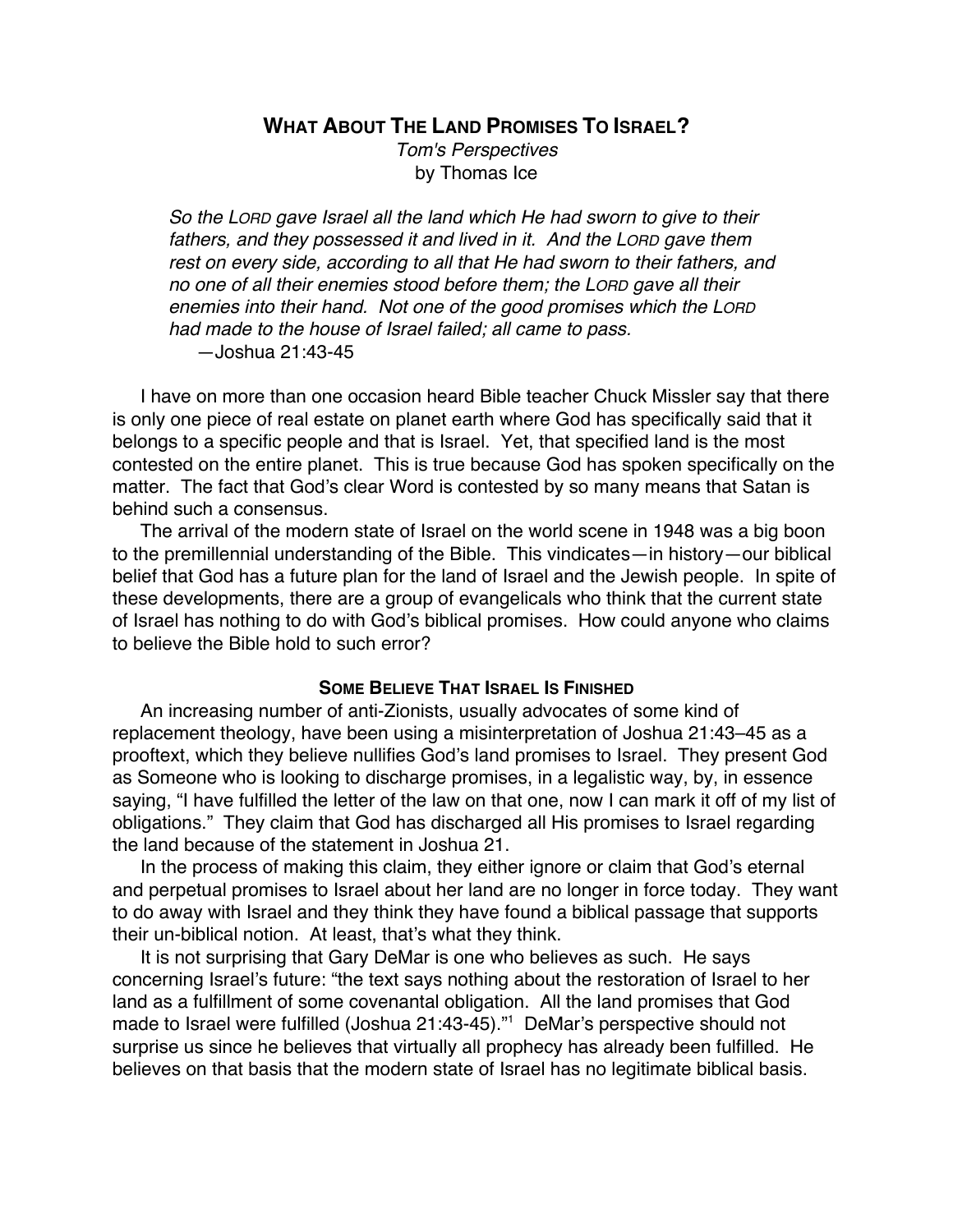Anti-Zionist, Stephen Sizer, also believes that the Joshua 21 passage ends any future claims by the Jews to the Land of Israel. Sizer says, "To the claim that certain promises have yet to be fulfilled, Joshua is emphatic, 'Not one of all the Lord's good promises to the house of Israel failed; every one was fulfilled."<sup>2</sup> Replacement theologian, Keith Mathison, declares, "Joshua 21:43–45 explicitly declares that all the land that God promised Israel was given to them."<sup>3</sup> So have the land promises to Israel been totally fulfilled so that there is no hope at all for national Israel? The answer is NO!

## **SO WHAT DOES IT REALLY MEAN?**

A survey of commentaries reveal, that virtually no one takes such an understanding of this passage in the way outlined by the above anti-Zionists.<sup>4</sup> That all of Israel's land promises have forever been fulfilled in Joshua make not sense. Instead, most commentators see the opposite problem, as noted by John Calvin who says, "How then can these two things be reconciled, that God, as he had promised, gave possession of the land to the people, and yet they were excluded from some portion by the power or obstinate resistance of the enemy?"<sup>5</sup> Calvin does not see this fulfilling God's land obligations to Israel instead he sees the opposite problem. Calvin offers the following solution:

In order to remove this appearance of contradiction, it is necessary to distinguish between the certain, clear, and steadfast faithfulness of God in keeping his promises, and between the effeminacy and sluggishness of the people, in consequence of which the benefit of the divine goodness in a manner slipped through their hands. . . . The whole comes to this, that it was owing entirely to their own cowardice that they did not enjoy the divine goodness in all its fullness and integrity.<sup>6</sup>

Such a view is even supported by outspoken, anti-Zionist, Colin Chapman, who says, "There are many indications in the, however, that the conquest of the land was never complete (e.g. Joshua 13:1–32; Judges 1:1–36), and that many of the original inhabitants continued to live alongside the Israelites (e.g. Joshua 9:1–27)."7

The emphasis of this summary statement in the book of Joshua (21:43–45) must be seen against the backdrop of the Lord's overall charge and promise to give them the land in 1:2–11. Joshua is recording the historical facts that God was faithful, even when the tribes of Israel were only partially true to their word. Keil and Delitzsch explain this aspect to us as follows:

Notwithstanding the fact that many a tract of country still remained in the hands of the Canaanites, the promise that the land of Canaan should be given to the house of Israel for a possession had been fulfilled; for God had not promised the immediate and total destruction of the Canaanites, but only their gradual extermination (Ex. xxiii. 29, 30; Deut. vii. 22). And even though the Israelites never came into undisputed possession of the whole of the promised land, to the full extent of the boundaries laid down in Num. xxxiv.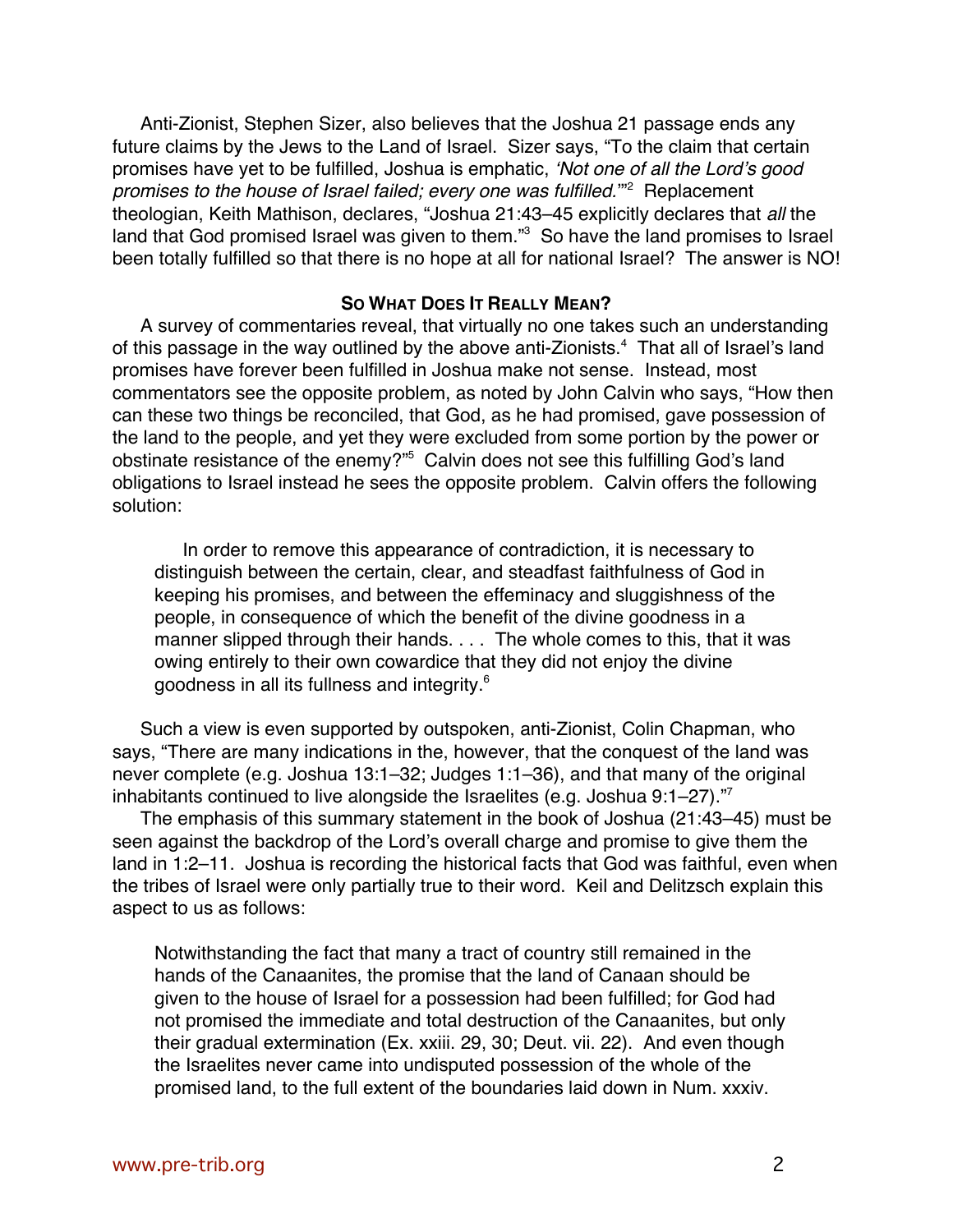1–12, never conquering Tyre and Sidon for example, the promises of God were no more broken on that account than they were through the circumstance, that after the death of Joshua and the elder his contemporaries, Israel was sometimes hard pressed by the Canaanites; since the complete fulfilment of this promise was inseparably connected with the fidelity of Israel to the Lord.<sup>8</sup>

Joshua 21:43–45 must be understood within the overall context of the entire book, not simply trotted out as prooftext, which if not examined within the broader context of Joshua, appear to the ignorant as an argument of disinheritance of the land from Israel. Adrian Jeffers set the broader context of Joshua:

The Book of Joshua clearly shows that Israel conquered the land in Canaan in two major campaigns (Joshua 10, 11). At the end of these campaigns a summary is given ("So Joshua took all that land, the hill-country . . ." 11:16- 20) which indicates that his work was done, the Conquest was completed. That this also is somewhat ideal is seen in that chapter 13:1-6 says "there remaineth yet very much land to be possessed . . ." and describes the various areas remaining with a list of unconquered cities (cf. Judges 1:27ff.). A similar example is given near the end of the book (Joshua 21:43-35—Israel possessed all the land, all their enemies were delivered, and all that Jehovah promised came to pass). Yet the Book of Judges makes it plain that this was not the case. Again the command to dispossess all the enemies in the land and to occupy their territory (Genesis 15:18; Exodus 23:23-31, Numbers 34:2, Deuteronomy 1:7, 8, etc.) has a similar implication. Ideally Israel was to dispossess all their enemies, but in actual fact many were left behind, and these became a snare to them. In fact it is indicated that this was part of the will of God—in order to, discipline them (Joshua 23:12, 13, Judges 3:1,2).<sup>9</sup>

## **GOD IS FAITHFUL EVEN WHEN MEN FAIL**

"The theme here is the faithfulness of God in fulfilling his promises. God did his part," explains Trent Butler. "No matter what the political situation of Israel in a later generation, be it the division of the kingdom, the fall of the northern kingdom, or the destruction of Jerusalem and the Exile, Israel could not blame God. God had faithfully done for Israel what he promised. Blame belonged on Israel's shoulders, not God."10 John Walvoord echoes this understanding and says, "The Lord had not failed to keep His promise even though Israel had failed by faith to conquer all the land."<sup>11</sup> Donald Campbell speaks clearly to the issue in the following:

Some theologians have insisted that the statement in Joshua 21:43 means that the land promise of the Abrahamic Covenant was fulfilled then. But this cannot be true because later the Bible gives additional predictions about Israel possessing the land after the time of Joshua (e.g., Amos 9:14–15). Joshua 21:43, therefore, refers to the extent of the land as outlined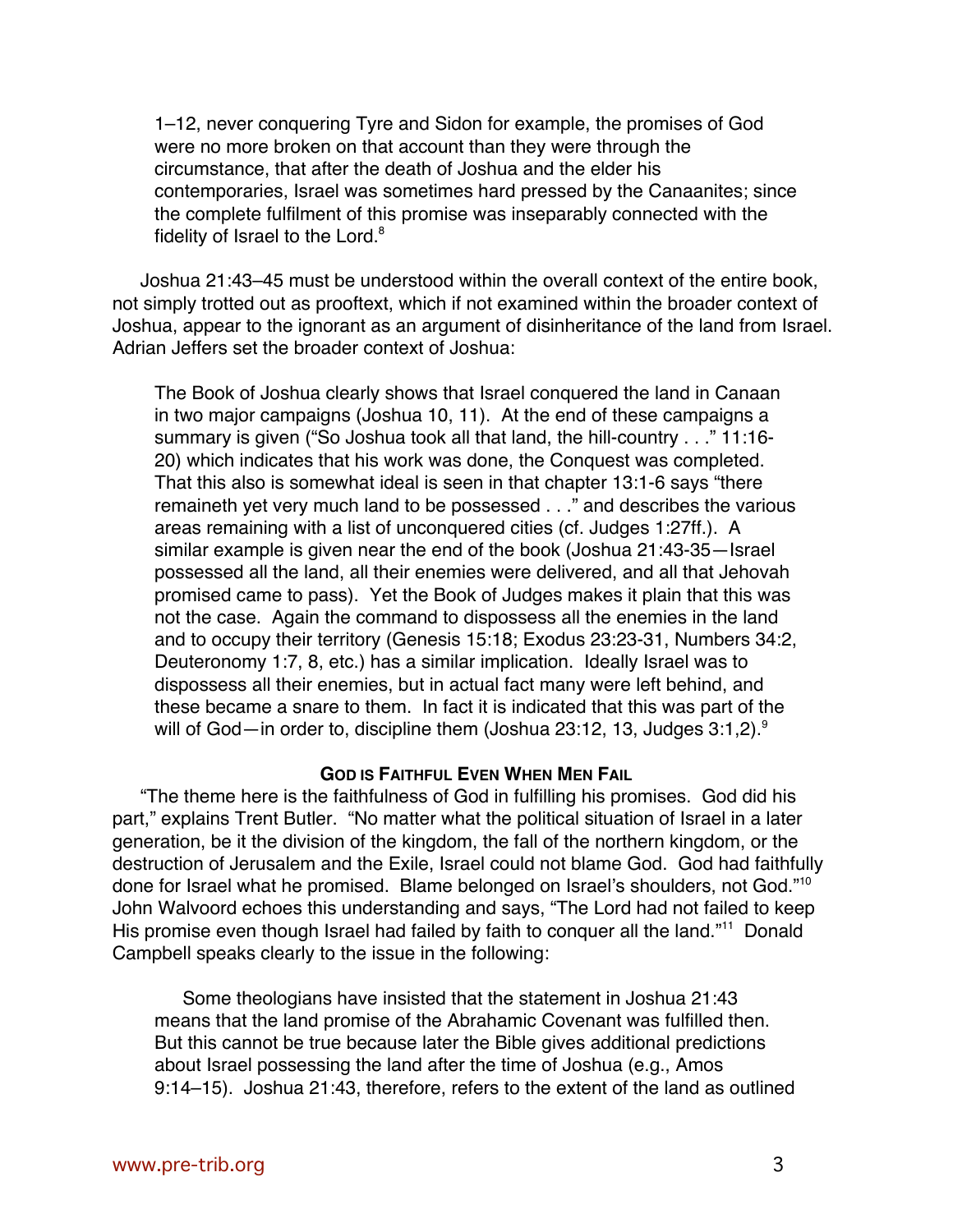in Numbers 34 and not to the ultimate extent as it will be in the messianic kingdom (Gen. 15:18–21). Also though Israel possessed the land at this time it was later dispossessed, whereas the Abrahamic Covenant promised Israel that she would possess the land forever (Gen.  $17:8$ ).<sup>12</sup>

In fact there are a number of passages written after the time of Joshua that promises a future for Israel (Isa. 60:18, 21; Jer. 23:6–6; 24:5–6; 30:18; 31:31–34; 32:37–40; 33:6–9; Ezek. 28:25–26; 34:11–12; 36:24–26; 37:1–14, 21–25; 39:28; Hosea 3:4–5; Joel 2:18–29; Micah 2:12; 4:6–7; Zeph. 3:19–20; Zech. 8:7–8; 13:8–9). In addition, Deuteronomy 30:3–6 speaks of a still future restoration in belief. I believe that this will take place just before the second coming of Christ. Look at Amos 9:14–15, it is one of the clearest, future restoration passages.

"Also I will restore the captivity of My people Israel, and they will rebuild the ruined cities and live in them, they will also plant vineyards and drink their wine, and make gardens and eat their fruit. I will also plant them on their land, and they will not again be rooted out from their land which I have given them," says the LORD your God.

#### **CONCLUSION**

The Bible is clear that Israel has a national future in which she will dwell in blessing in her land. This will be after she has been converted to Jesus as her Messiah. However, in the mean time, the current regathering of Israel in unbelief is for the purpose of putting God's covenant people through the fire of tribulation, which will result in the salvation of the remnant. If one misses the clear message of this biblical teaching it is only because their have a bias against this view. This explains why anti-Zionists evangelicals have abandoned the normal, literal interpretative approach of Scripture and are quilty of reading back into the text their a priori replacement theology. They have exchanged proper exegesis of Holy Writ for a false theologizing. In the process of developing their anti-Zionist doctrines, their rhetoric is increasingly sounding like Muslim Arabs who call themselves Palestinians. I would like to ask them, "What biblical texts speak specifically of this people?" Maranatha!

### **ENDNOTES**

-

<sup>&</sup>lt;sup>1</sup> Gary DeMar, *Last Days Madness: Obsession of the Modern Church* (Powder Springs, GA: American Vision, 1999), p. 332.

 $^2$  (Italics original) Stephen R. Sizer, "Whose Promised Land: Israel and Biblical Prophecy Debate between Neil Cornell (CMJ & ITAC) and Stephen Sizer," Guildford Diocesan Evangelical Fellowship St John's, Working. Surrey, 18<sup>th</sup> March 1997. Taken from the internet at www.christchurch-

virginiawater.co.uk/articles/debate.html, n. p. <sup>3</sup> Keith A. Mathison, *Dispensationalism: Rightly Dividing the People of God?* (Phillipsburg, PA: P & R Publishing, 1995), p. 27.

<sup>&</sup>lt;sup>4</sup> See for example Reformed commentator M. H. Woudstra who would be expected to raise such an issue, but does not in *The Book of Joshua* (Grand Rapids: Eerdmans, 1981), pp. 314–15.

<sup>&</sup>lt;sup>5</sup> John Calvin, *Commentaries on The Book of Joshua* (Grand Rapids: Baker, 1979), p. 248.